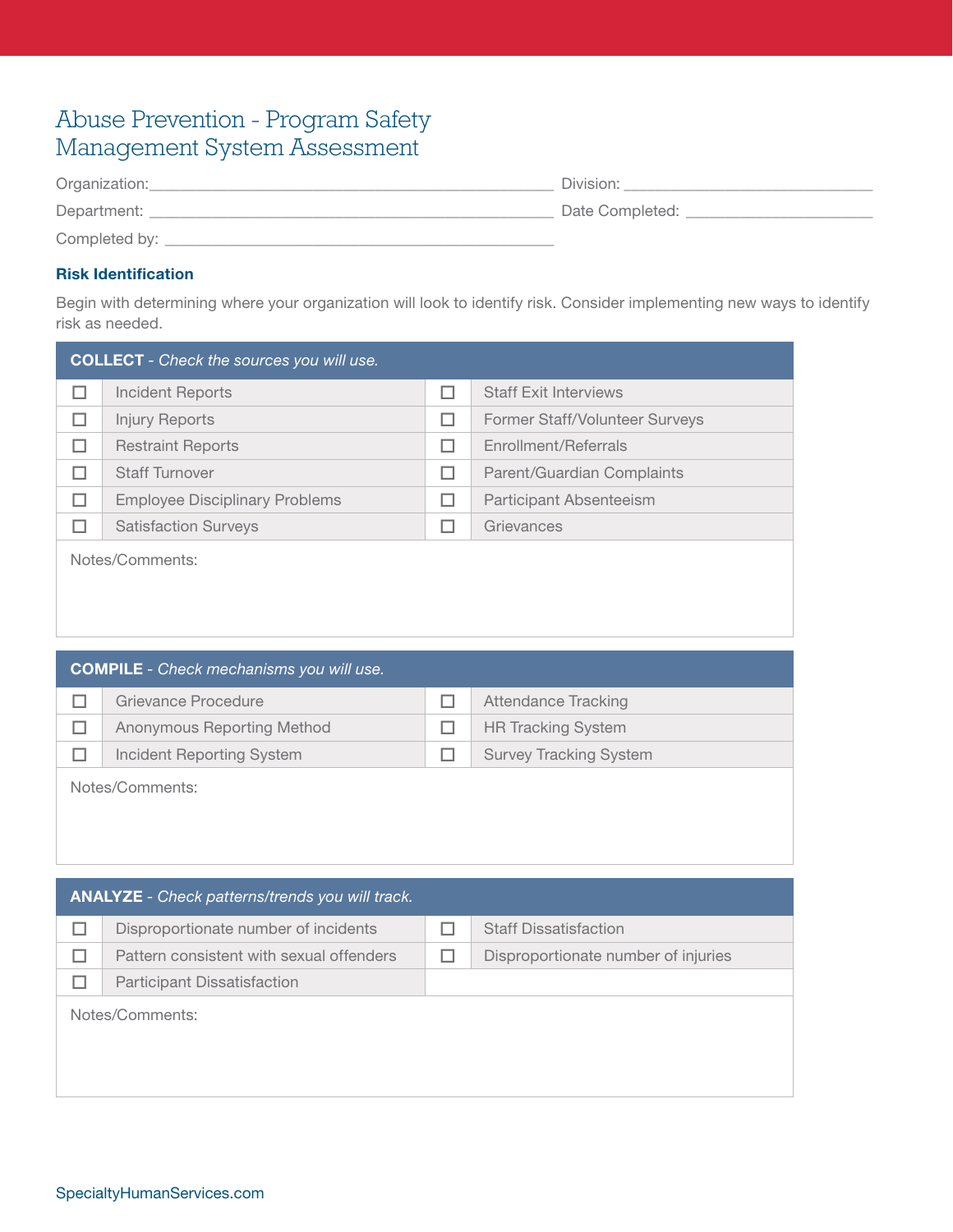#### Sample Action Plan

| Organization: | Division:       |
|---------------|-----------------|
| Department:   | Date Completed: |
| Completed by: |                 |

## Operations Data

| <b>Data Source</b>            | Pattern(s) - What to Look For | Mechanism(s) - How to Obtain |
|-------------------------------|-------------------------------|------------------------------|
| Grievances                    |                               |                              |
| Enrollment/Referrals          |                               |                              |
| <b>Staff Turnover</b>         |                               |                              |
| Parent/Guardian<br>Complaints |                               |                              |
| Participant<br>Absenteeism    |                               |                              |

### Reporting Data

| <b>Data Source</b>                       | Pattern(s) - What to Look For | Mechanism(s) - How to Obtain |
|------------------------------------------|-------------------------------|------------------------------|
| Incident Reports                         |                               |                              |
| <b>Injury Reports</b>                    |                               |                              |
| <b>Restraint Reports</b>                 |                               |                              |
| <b>Employee Disciplinary</b><br>Problems |                               |                              |

#### Surveys and Interviews

| <b>Data Source</b>                | <b>Pattern(s) - What to Look For</b> | Mechanism(s) - How to Obtain |
|-----------------------------------|--------------------------------------|------------------------------|
| <b>Satisfaction Surveys</b>       |                                      |                              |
| <b>Staff Exit Interviews</b>      |                                      |                              |
| Former Staff/Volunteer<br>Surveys |                                      |                              |

## SpecialtyHumanServices.com